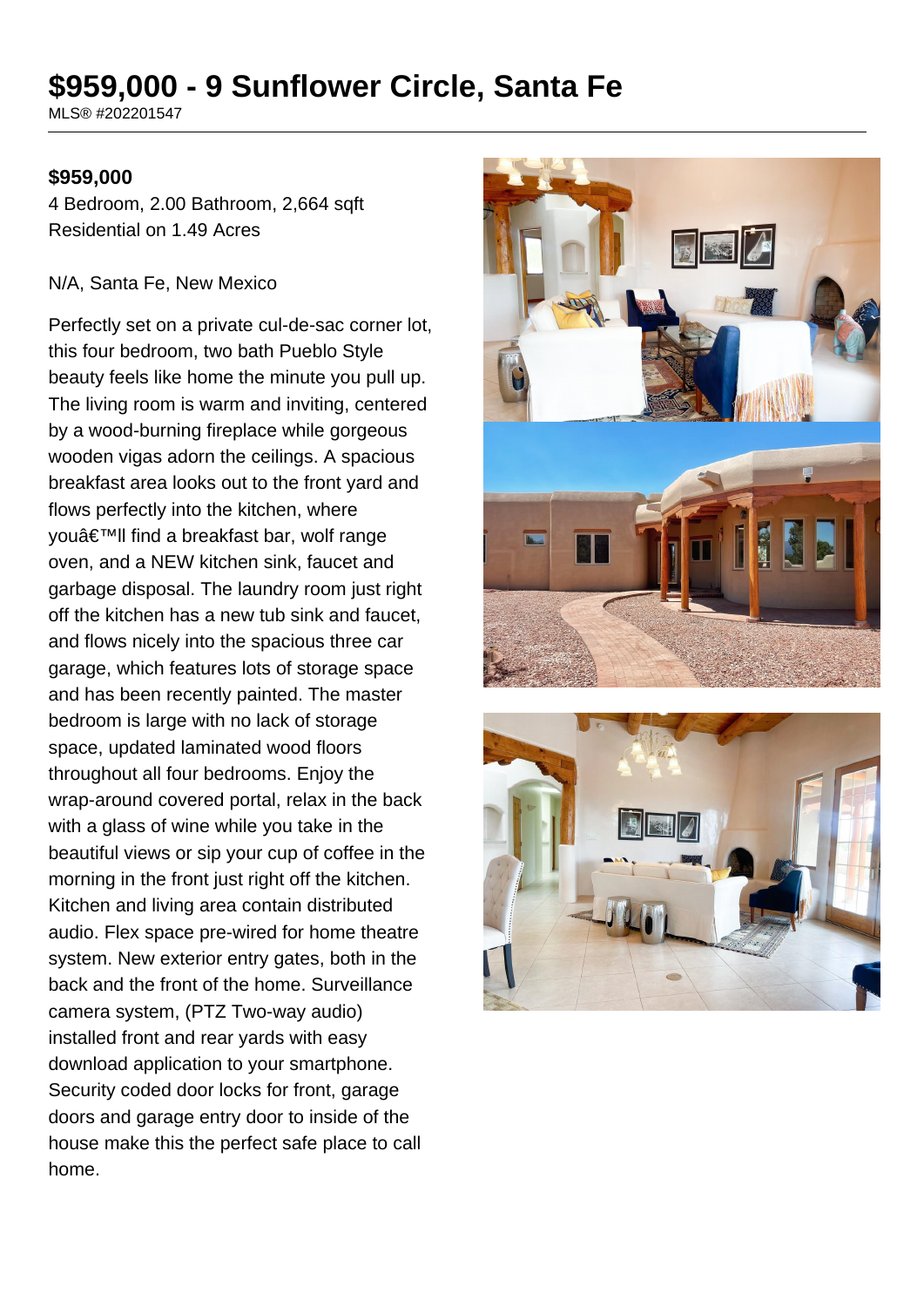Built in 1998

# **Listing Details**

|                       | Associate Broker Jam Real Estate Experts |
|-----------------------|------------------------------------------|
| <b>Listing Office</b> | <b>Keller Williams</b>                   |

### **Essential Information**

| MLS@#             | 202201547                  |
|-------------------|----------------------------|
| Price             | \$959,000                  |
| Bedrooms          | 4                          |
| Bathrooms         | 2.00                       |
| <b>Full Baths</b> | 2                          |
| Square Footage    | 2,664                      |
| Square Footage    | H 2,501 - 3,000            |
| Acres             | 1.49                       |
| <b>Year Built</b> | 1998                       |
| <b>Type</b>       | <b>Residential</b>         |
| Sub-Type          | Single Family              |
| <b>Style</b>      | Pueblo                     |
| <b>Status</b>     | <b>Pending Please Show</b> |

# **Community Information**

| Address      | 9 Sunflower Circle |
|--------------|--------------------|
| Area         | 25N- NW Quadrant-N |
| Subdivision  | N/A                |
| City         | Santa Fe           |
| County       | Santa Fe           |
| <b>State</b> | <b>New Mexico</b>  |
| Zip Code     | 87506              |

### **Amenities**

| <b>Features</b> | <b>Security System</b> |
|-----------------|------------------------|
| # of Garages    | 3                      |
| Garages         | Attached               |

### **Interior**

| <b>Interior</b> | Laminate, Tile                          |
|-----------------|-----------------------------------------|
| Appliances      | Dryer, Range/Oven, Refrigerator, Washer |
| Heating         | Radiant                                 |